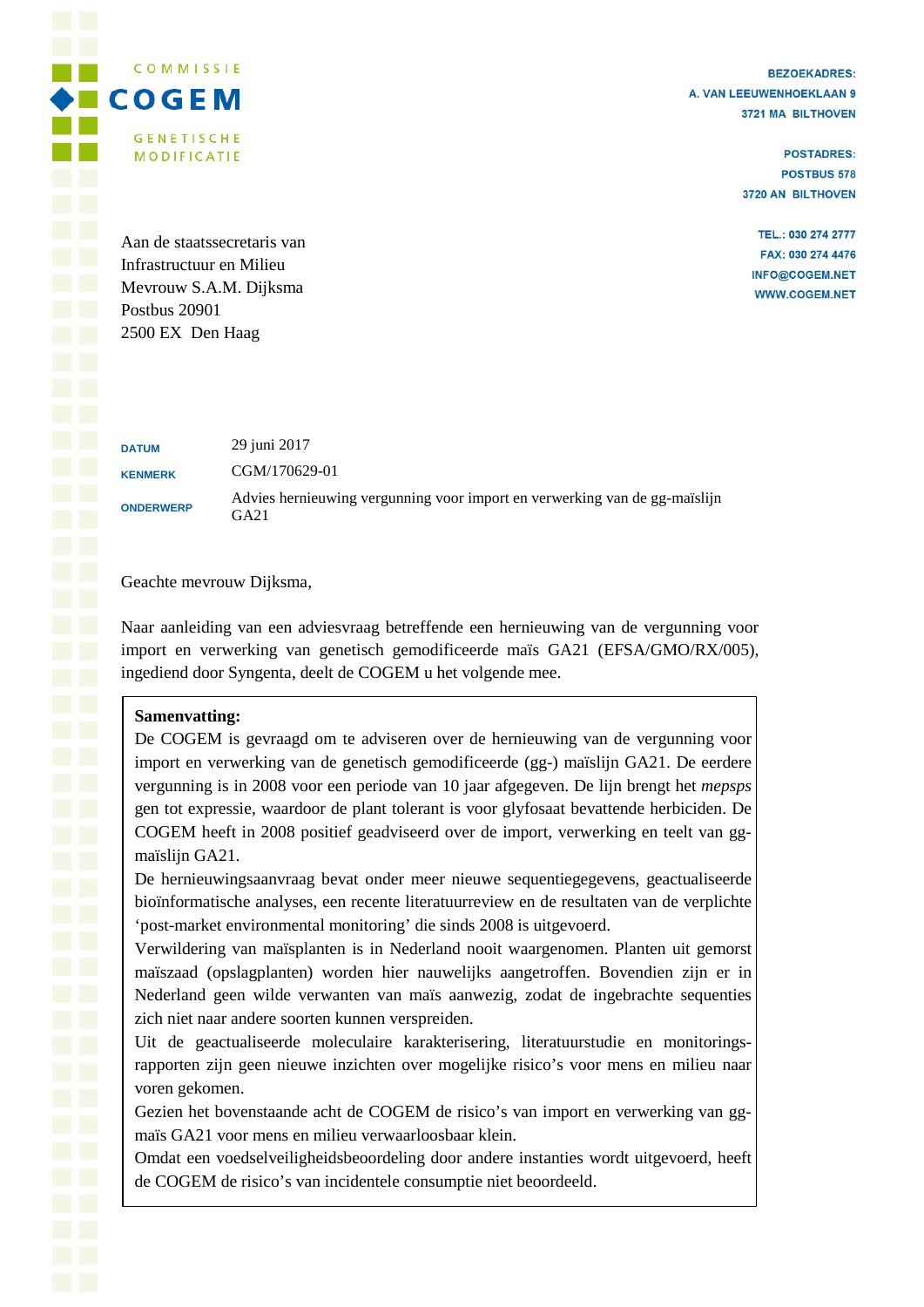m m  $\bullet$   $\blacksquare$ - 1 **CONTRACTOR** 

De door de COGEM gehanteerde overwegingen en het hieruit voortvloeiende advies treft u hierbij aan als bijlage.

Hoogachtend,

Prof. dr. ing. Sybe Schaap Voorzitter COGEM

c.c. Drs. H.P. de Wijs, Hoofd Bureau ggo Mr. J.K.B.H. Kwisthout, Ministerie van IenM Ing. M.A.C. Möllers, Food-Feed loket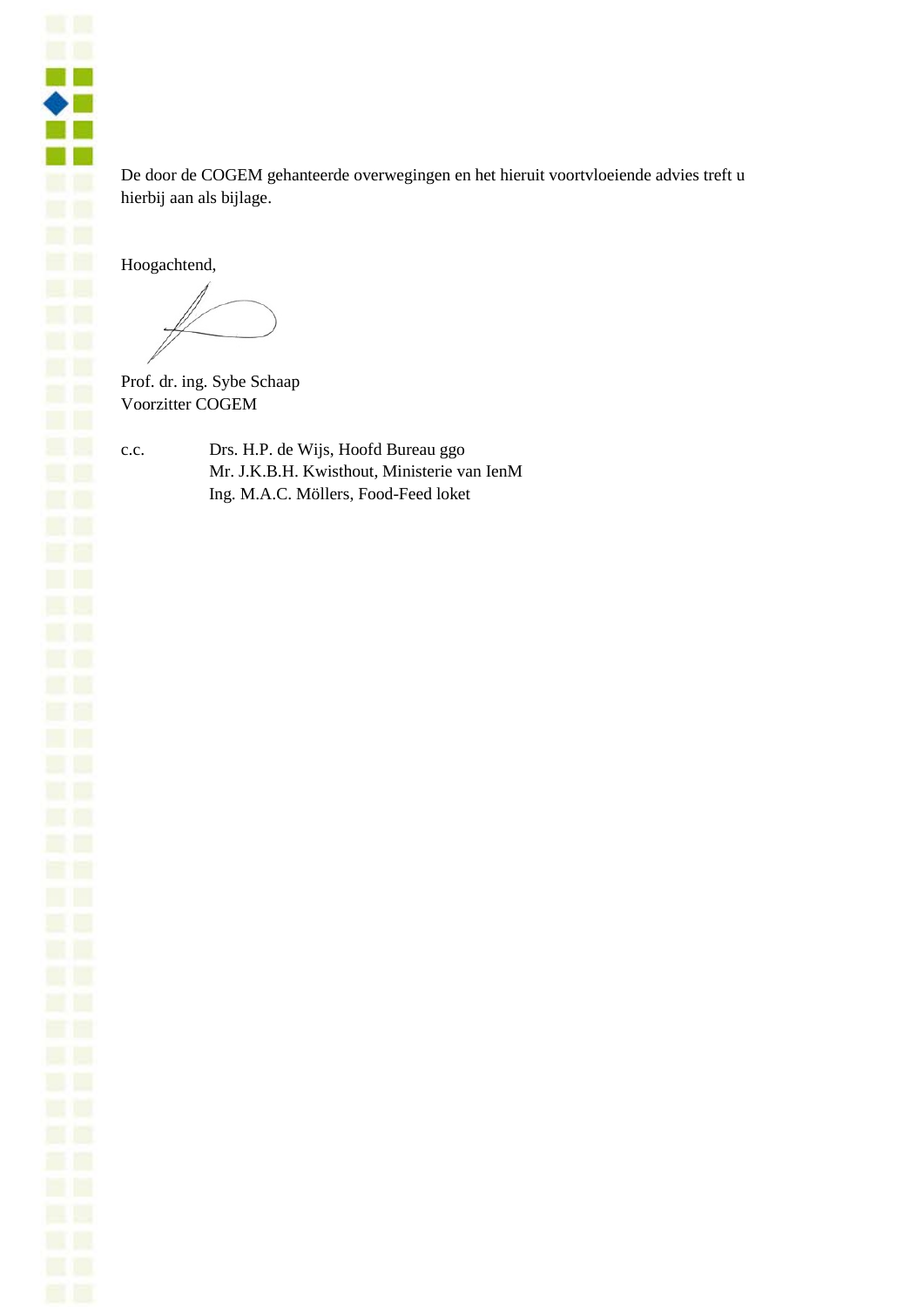# **Renewal of the authorisation for import and processing of genetically modified maize GA21**

# **COGEM advice CGM/170629-01**

- The present application (EFSA/GMO/RX/005) concerns the renewal of the authorisation for import and processing for use in feed and food of genetically modified maize GA21;
- Maize GA21 has been authorised for import and processing in 2008;
- In 2008, COGEM advised positively on the import, processing and cultivation of maize GA21;
- Maize GA21 expresses the *mepsps* gene conferring tolerance to glyphosate containing herbicides;
- In the Netherlands, feral maize populations have never been observed and the appearance of volunteers is rare to absent;
- In the Netherlands, wild relatives of maize have never been observed and hybridisation of maize with other species is not possible;
- The molecular characterisation (bioinformatic analysis) of maize GA21 has been updated and meets the criteria of COGEM;
- There are no indications that the introduced trait will alter the fitness of maize GA21;
- The updated molecular characterisation, literature review and monitoring reports do not give any indication of a potential environmental risk;
- COGEM is of the opinion that import and processing of maize GA21 poses a negligible risk to the environment in the Netherlands;
- COGEM abstains from giving advice on the potential risks of incidental consumption since a food/feed assessment is carried out by other organisations.

# **1. Introduction**

The present application (EFSA/GMO/RX/005) filed by Syngenta, concerns the renewal of the authorisation for import and processing of genetically modified (GM) maize GA21 for use in feed and food. Maize GA21 contains the *mepsps* gene, conferring herbicide tolerance to glyphosate containing herbicides. The GM maize line has been authorised for import, food, feed and processing in Europe on March  $28<sup>th</sup>$  in 2008 (2008/280/EC).<sup>[1](#page-5-0)</sup> Since import and processing authorisations remain valid for a period of 10 years, the applicant filed an application for the renewal of the authorisation for import and processing. The application contains, amongst others, monitoring reports, an updated molecular characterisation and an updated literature search.

# **2. Previous COGEM advices**

In [2](#page-5-1)008 COGEM advised positively on the import and processing of maize GA21.<sup>2</sup> Additionally, in 2008 and in 2012 (following the publication of the EFSA opinion), COGEM advised positively on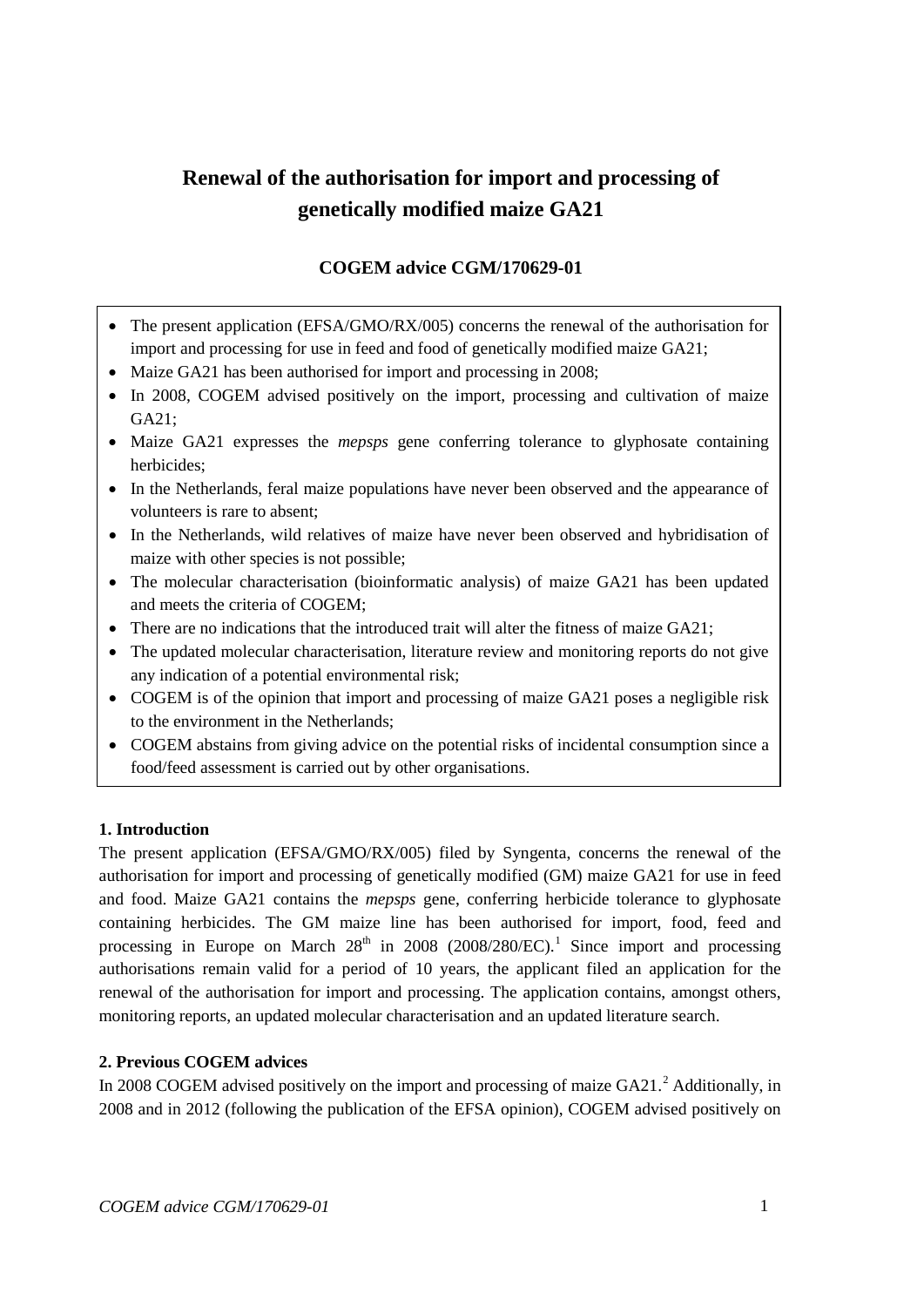the cultivation of maize  $GA21<sup>3,4</sup>$  $GA21<sup>3,4</sup>$  $GA21<sup>3,4</sup>$  $GA21<sup>3,4</sup>$  Recently, COGEM advised positively on the import and processing of GM stacked maize line GA21xT2[5](#page-6-2).<sup>5</sup>

#### **3. Environmental risk assessment**

#### *3.1 Aspects of the wild-type crop*

<span id="page-3-1"></span>Maize (*Zea mays*) is a member of the grass family *Poaceae*. It is a highly domesticated crop originating from Central America, but nowadays cultivated globally. Maize is wind pollinated, and has both male and female flowers that are spatially separated.<sup>[6,](#page-6-3)[7](#page-6-4)</sup> Female flowers are not attractive to insect pollinators, because they do not produce nectar. Insect pollination of maize is probably highly limited but cannot be excluded.<sup>[8](#page-6-5)</sup>

<span id="page-3-0"></span>In the Netherlands, no wild relatives of maize are present and hybridisation with other species cannot occur. Maize requires warm conditions in order to grow and does not tolerate prolonged cold and frost.<sup>[8,](#page-3-0)[9](#page-6-6)</sup> In cultivation areas with warmer climatic conditions, the appearance of volunteers can occur the year following maize cultivation due to spilled cobs or kernels. However, these volunteers are usually killed by common mechanical pre-planting soil preparation practices[.](#page-3-0)<sup>8</sup>

Maize is very sensitive to weed competition.<sup>[10](#page-6-7)</sup> During the long process of domestication, maize has lost the ability to persist in the wild.<sup>7</sup> A soil seed bank, small seeds, and an extended period of flowering and seed production are characteristics often observed in persistent weeds.<sup>[11](#page-6-8)</sup> Maize lacks all these characteristics. After ripening, the seeds (the kernels) adhere to the cob and do not shatter naturally.<sup>[8,](#page-3-0)[12](#page-6-9)</sup> Consequently, seed dispersal is severely hampered.

During field observations in Austria some volunteers and maize plants were observed in non-agricultural habitats.<sup>[13](#page-6-10)</sup> In the Netherlands, the appearance of volunteers is very rare, however, maize plants occasionally have been observed outside agricultural fields.<sup>[14](#page-6-11)</sup> COGEM is not aware of any reports of feral maize populations in the Netherlands or elsewhere in Europe.

**Conclusion:** In the Netherlands, feral maize populations do not occur and hybridisation of maize with other species is not possible.

#### *3.2 Description of the introduced gene and trait*

Transformation event GA21 was produced via particle bombardment of maize suspension culture cells.

| <b>Introduced</b>                                     | <b>Encoded proteins (enzymes)</b>                                                                       | <b>Traits</b>                                                                                               |
|-------------------------------------------------------|---------------------------------------------------------------------------------------------------------|-------------------------------------------------------------------------------------------------------------|
| genes                                                 |                                                                                                         |                                                                                                             |
| mepsps                                                | Modified 5-enolpyruvylshikimate-3-phosphate<br>synthase (EPSPS) originating from Zea mays <sup>15</sup> | Tolerance to glyphosate containing herbicides,<br>because of a decreased binding affinity for<br>glyphosate |
| See reference for a detailed description of the trait |                                                                                                         |                                                                                                             |

#### *3.3 Updated molecular characterisation*

The applicant provided additional sequence information. Using recent databases the applicant updated the bioinformatic analyses of the inserted element and the sequences spanning the 5' and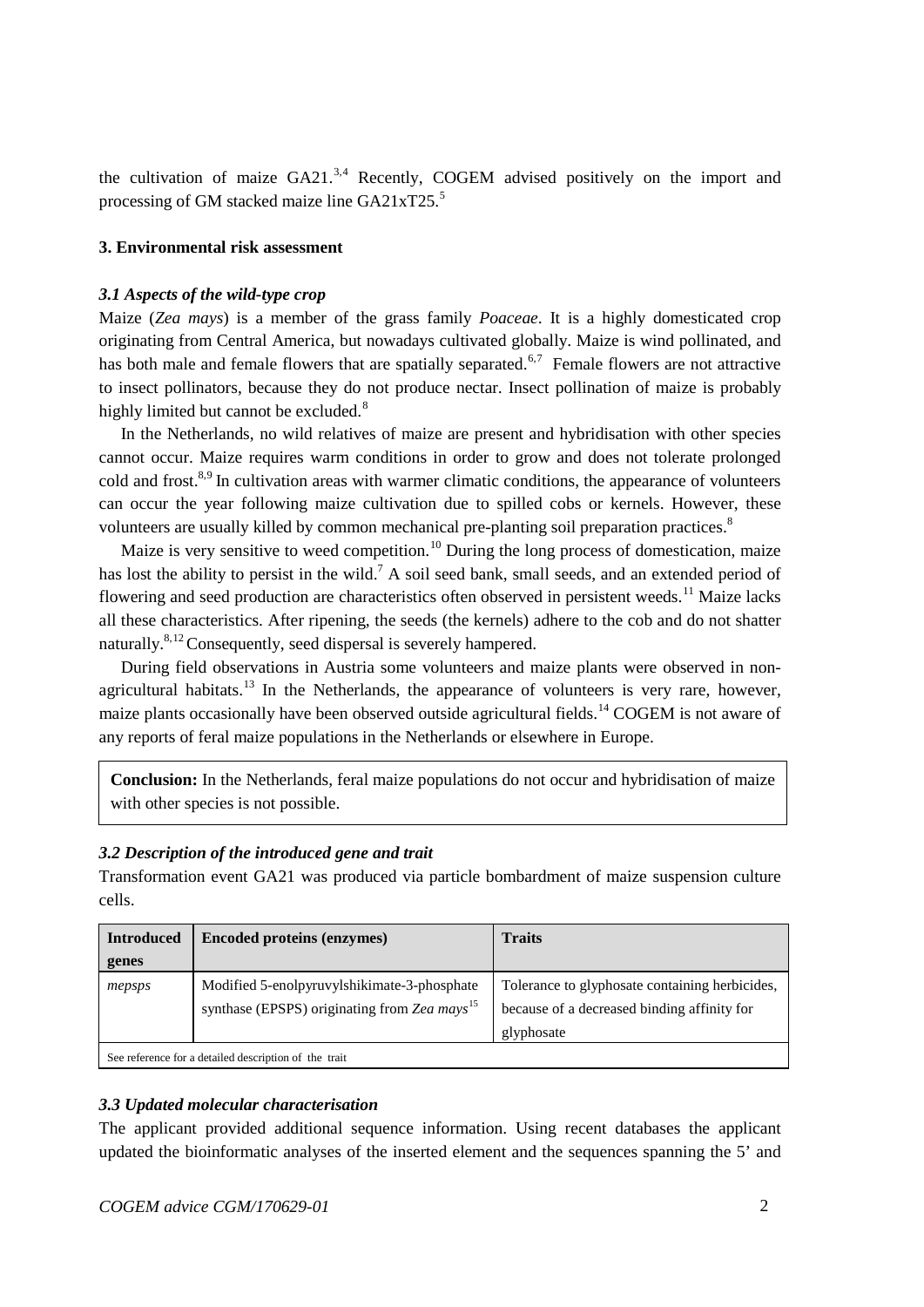3' junctions of the insert and its flanking regions. According to the applicant, no essential endogenous genes were disrupted at the insertion site, and the putative reading frames did not generate any protein sequence similarities with known allergens, toxins or other biologically active proteins. COGEM is of the opinion that the molecular characterisation of maize GA21 has been performed correctly and meets the requirements of COGEM.<sup>[16](#page-6-13)</sup> The results from the updated bioinformatic analyses do not provide indications that maize GA21 could pose a risk to the environment.

**Conclusion:** The molecular characterisation of maize GA21 is adequate and no indications for potential environmental risks were identified.

## *3.4 Systematic literature search*

The applicant performed a systematic literature search using a broad collection of bibliographic databases, covering a publication period from 2005 to 2016 to monitor the safety of maize GA21. The scientific publications contained no reports on adverse effects or incidents.

**Conclusion:** The systematic literature review gives no indication of adverse effects or incidents resulting from import and/or processing of maize GA21.

## *3.5 Annual monitoring reports*

The applicant supplied annual monitoring reports carried out between March 2008 and July 2016. Monitoring was performed by operators involved in the import, handling and processing of maize GA21, i.e. COCERAL, UNISTOCK and FEDIOL. As part of the monitoring reports, the applicant also performed a yearly review of scientific publications to monitor the safety of maize GA21. The monitoring reports and the scientific publications contained no reports on adverse effects or incidents.

**Conclusion:** The information in the annual monitoring reports gives no indication of adverse effects or incidents resulting from import and processing of maize GA21.

#### **4. Food/feed assessment**

This application is submitted under Regulation (EC) 1829/2003, therefore a food/feed assessment is carried out by EFSA and national organisations involved in the assessment of food safety. In the Netherlands, RIKILT carries out a food and/or feed assessment for Regulation (EC) 1829/2003 applications. The outcome of the assessment by other organisations (EFSA, RIKILT) was not known when this advice was completed.

#### **5. Post-market environmental monitoring (PMEM)**

The applicant supplied a new post-market environmental monitoring (PMEM) plan. COGEM has published several recommendations for further improvement of the general surveillance (GS) plan, <sup>[17](#page-6-14),[18](#page-6-15)</sup> but considers the current GS plan adequate for import and processing of maize GA21.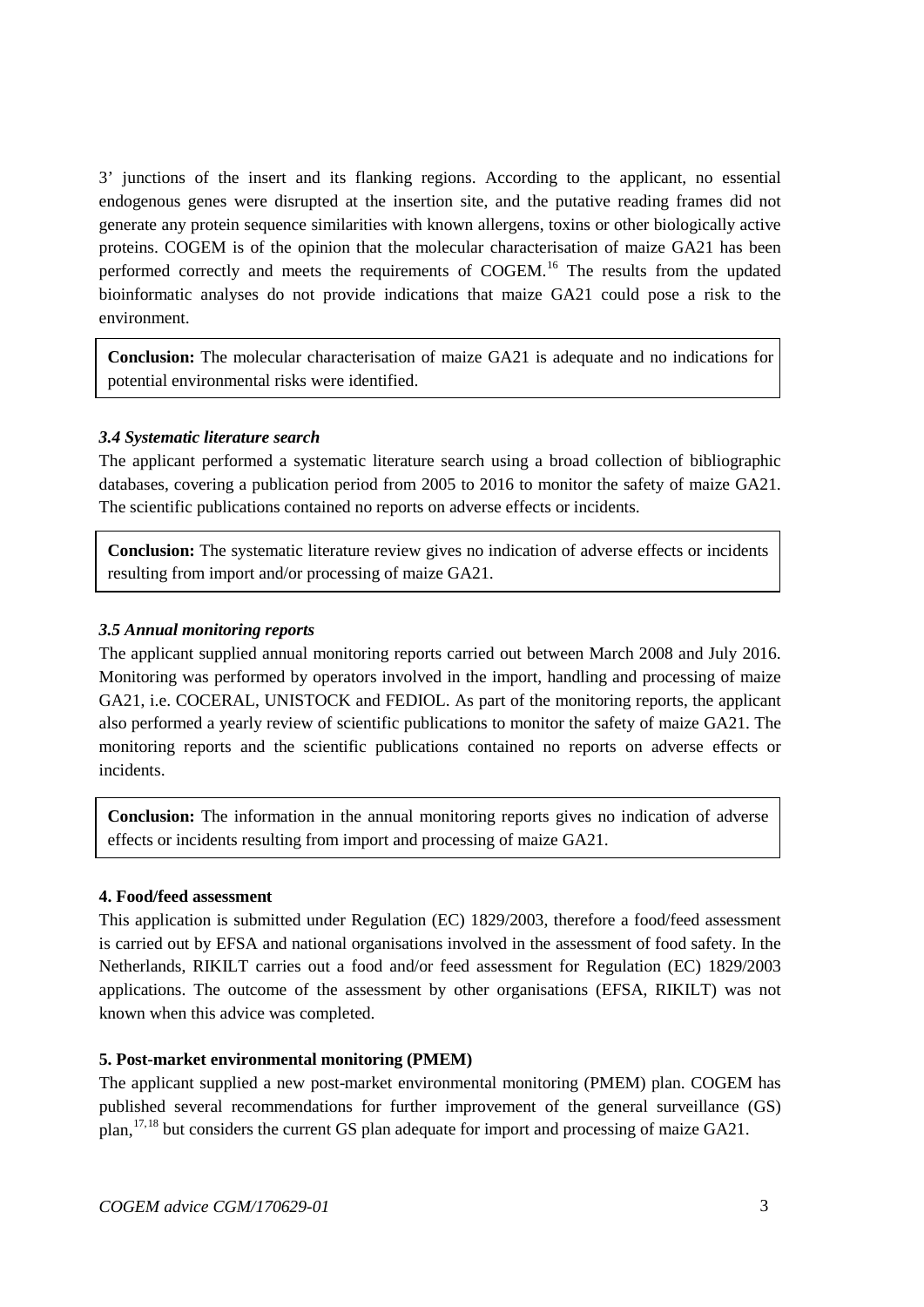#### **6. Overall conclusion**

There are no indications that expression of the introduced traits will alter the fitness of maize GA21. COGEM is of the opinion that import and processing of maize GA21 poses a negligible risk to the environment in the Netherlands. COGEM abstains from giving advice on the potential risks of incidental consumption since other organisations carry out a food/feed

#### **References**

- <span id="page-5-0"></span>1. European Commission (2008). Commission Decision of 28 March 2008 authorising the placing on the market of products containing, consisting of, or produced from genetically modified maize GA21 (MON- ØØØ21-9) pursuant to Regulation (EC) No 1829/2003 of the European Parliament and of the Council (2009/813/EC). Official Journal of the European Union 29.3.2008 L 87/19-22
- <span id="page-5-1"></span>2. COGEM (2008). Toelichting advies GA21. COGEM advies CGM/080117-02
- 3. COGEM (2008). Cultivation of herbicide tolerant maize line GA21. COGEM confidential advice CGM/081219-02
- 4. COGEM (2012). Additional advice on cultivation of glyphosate tolerant GA21 maize. COGEM advice CGM/120124-01
- 5. COGEM (2017). Import and processing of genetically modified maize GA21xT25. COGEM advice CGM/170502-03
- 6. Hin CJA (2001). Landbouwkundige risico's van uitkruising van GGO-gewassen. Centrum voor Landbouw en Milieu (CLM)
- 7. Treu R & Emberlin J (2000). Pollen Dispersal in the Crops Maize (*Zea mays*), Oil Seed Rape (*Brassica napus* ssp. *oleifera*), Potatoes (*Solanum tuberosum*), Sugar Beet (*Beta vulgaris* ssp. *vulgaris*) and Wheat (*Triticum aestivum*). Evidence from Publications. Soil Association
- 8. Andersson M & Carmen de Vicente M (2010). Gene flow between crops and their wild relatives. The John Hopkins University Press, Baltimore, Maryland, The United States of America
- 9. Miedema P (1982). The effect of low temperature on *Zea mays*. Advances in Agronomy 35: 93-128
- 10. CAB International (2007). Crop Protection Compendium. *Zea mays* (maize). CD-ROM edition, Wallingford
- 11. Kos SP *et al*. (2012). Can transgenic crops go wild? A literature study on using plant traits for weediness pre-screening. COGEM research report CGM 2012-01
- 12. Organisation for Economic Cooperation and Development (OECD) (2003). Consensus Document on the Biology of *Zea mays* ssp. *mays* (Maize)
- 13. Pascher K (2016). Spread of volunteer and feral maize plants in Central Europe: recent data from Austria Environ. Sci. Eur. 28: 30
- 14. van de Wiel CCM *et al*. (2011). Crop volunteers and climate change. Effects of future climate change on the occurrence of maize, sugar beet and potato volunteers in the Netherlands. COGEM research report CGM 2011-11
- 15. Lebrun M *et al*. (2003). Mutated 5-enolpyruvylshikimate-3-phosphate synthase, gene coding for said protein and transformed plants containing said gene. United States Patent no. US 6,566,587 B1